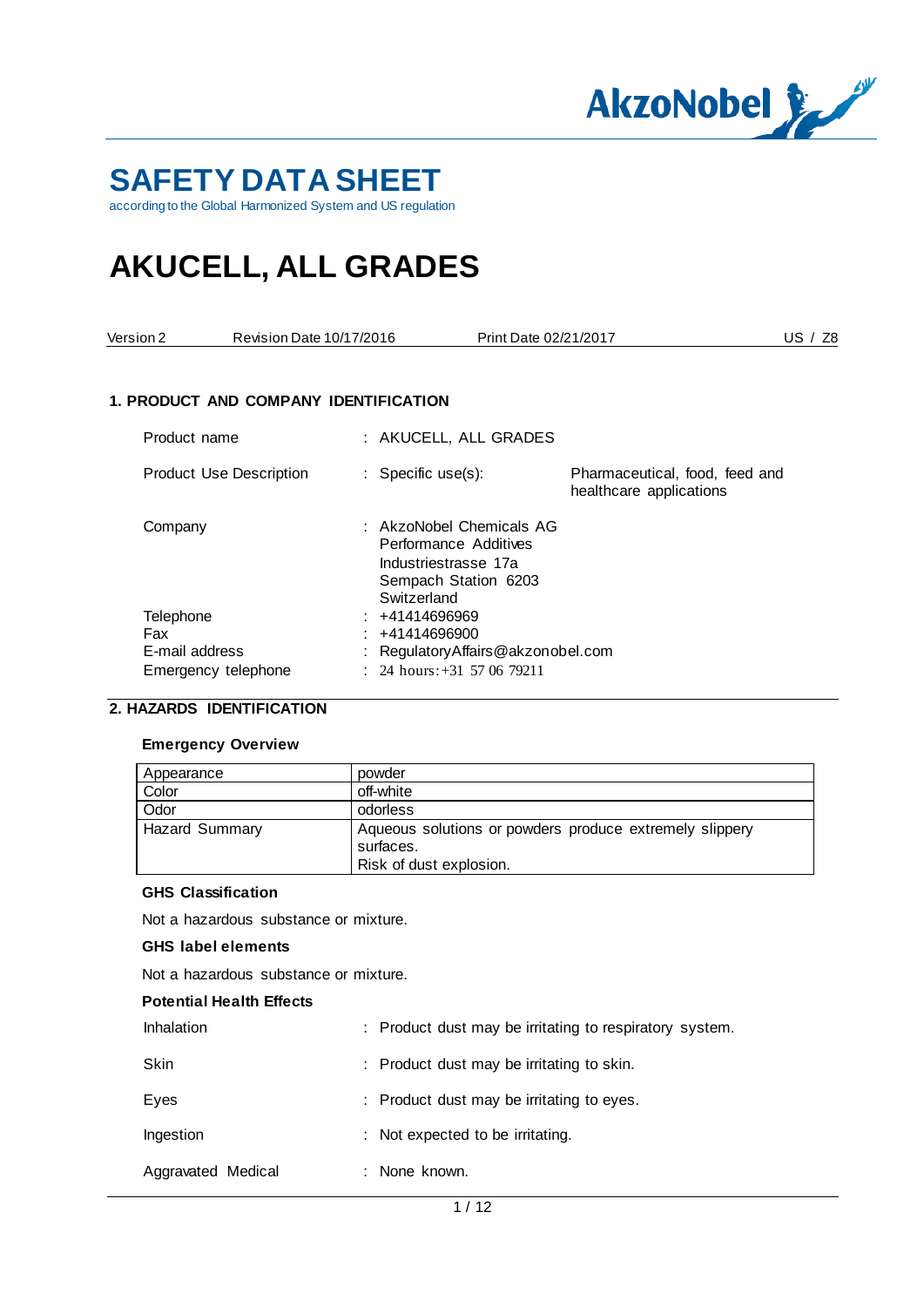| Version 2        | Revision Date 10/17/2016 | Print Date 02/21/2017                                                                                                                                            | US / Z8 |
|------------------|--------------------------|------------------------------------------------------------------------------------------------------------------------------------------------------------------|---------|
| Condition        | Symptoms of Overexposure | : No symptoms known or expected.                                                                                                                                 |         |
| Carcinogenicity: |                          |                                                                                                                                                                  |         |
| <b>IARC</b>      |                          | : No ingredient of this product present at levels greater than or<br>equal to 0.1% is identified as probable, possible or confirmed<br>human carcinogen by IARC. |         |
| <b>OSHA</b>      |                          | : No ingredient of this product present at levels greater than or<br>equal to 0.1% is identified as a carcinogen or potential<br>carcinogen by OSHA.             |         |
| <b>NTP</b>       |                          | : No component of this product present at levels greater than or<br>equal to 0.1% is identified as a known or anticipated<br>carcinogen by NTP.                  |         |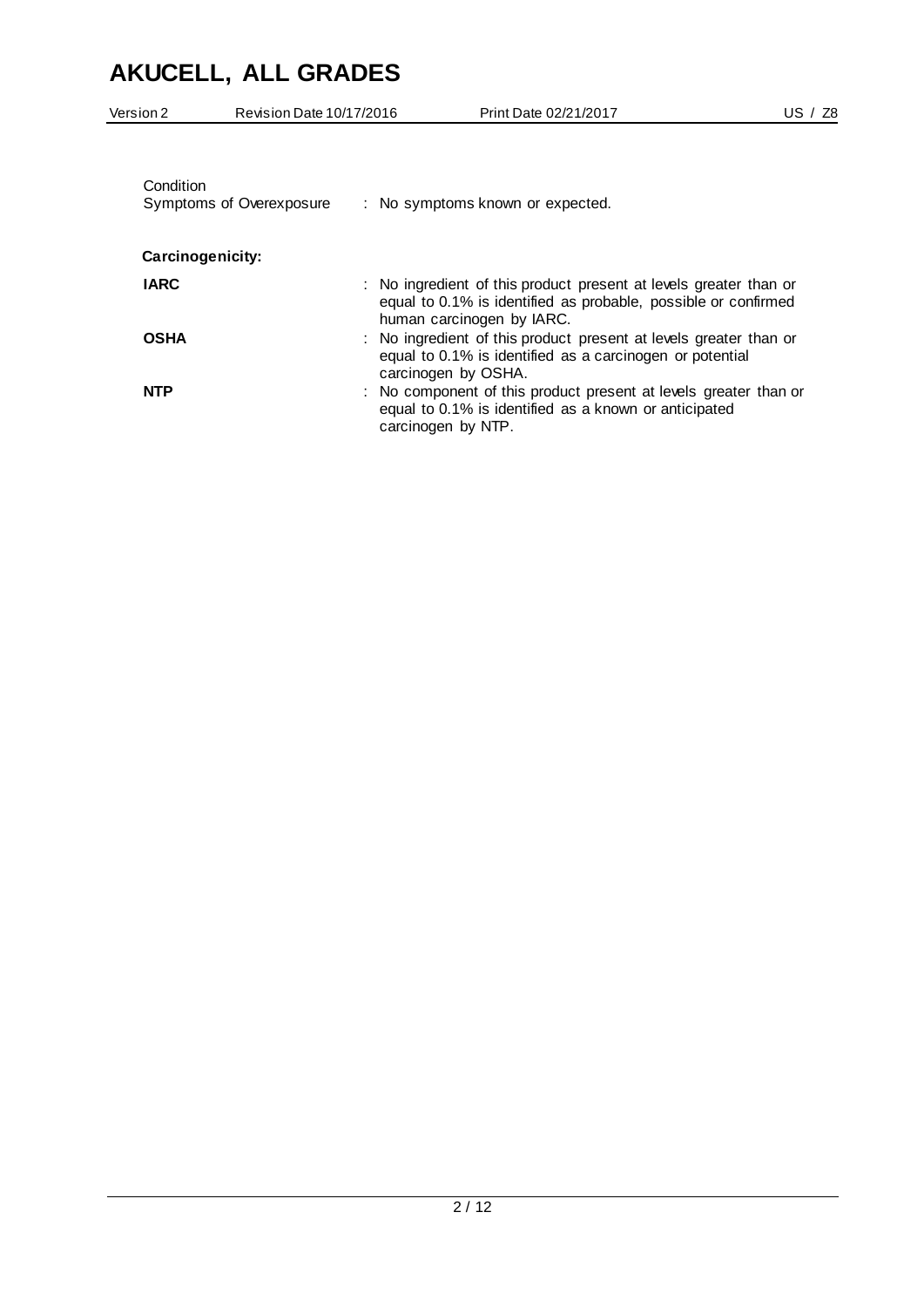| Version 2      | Revision Date 10/17/2016                  | Print Date 02/21/2017                                  | US $/$ Z <sub>8</sub> |
|----------------|-------------------------------------------|--------------------------------------------------------|-----------------------|
|                |                                           |                                                        |                       |
|                |                                           |                                                        |                       |
|                |                                           |                                                        |                       |
|                | 3. COMPOSITION/INFORMATION ON INGREDIENTS |                                                        |                       |
|                |                                           |                                                        |                       |
|                | No hazardous ingredients                  |                                                        |                       |
|                | <b>4. FIRST AID MEASURES</b>              |                                                        |                       |
| General advice |                                           | : No hazards which require special first aid measures. |                       |
|                |                                           |                                                        |                       |

| Inhalation         | $\pm$ Remove to fresh air.<br>Keep patient warm and at rest.<br>Rinse nose and mouth with water.                         |
|--------------------|--------------------------------------------------------------------------------------------------------------------------|
| Skin contact       | : Remove contaminated clothing and shoes.<br>Rinse with water.                                                           |
| Eye contact        | : Rinse with plenty of water.<br>Remove contact lenses.<br>Protect unharmed eye.<br>Keep eye wide open while rinsing.    |
| Ingestion          | : Clean mouth with water and drink afterwards plenty of water.<br>Never give anything by mouth to an unconscious person. |
| Notes to physician |                                                                                                                          |
| Symptoms           | : No symptoms known or expected.                                                                                         |
| Treatment          | : Treat symptomatically.                                                                                                 |

#### **5. FIRE-FIGHTING MEASURES**

| Suitable extinguishing media                                                             | : Use extinguishing measures that are appropriate to local<br>circumstances and the surrounding environment.                                                    |
|------------------------------------------------------------------------------------------|-----------------------------------------------------------------------------------------------------------------------------------------------------------------|
| Specific hazards during fire<br>fighting / Specific hazards<br>arising from the chemical | : Risks of ignition followed by flame propagation or secondary<br>explosions shall be prevented by avoiding accumulation of<br>dust, e.g. on floors and ledges. |
| Combustion products                                                                      | : Carbon oxides                                                                                                                                                 |
| Special protective equipment<br>for fire-fighters                                        | : In the event of fire, wear self-contained breathing apparatus.                                                                                                |
| Further information                                                                      | : Forms slippery/greasy surfaces with water.                                                                                                                    |

See also Section 9. Physical and chemical properties: Safety data

| <b>6. ACCIDENTAL RELEASE MEASURES</b> |  |                                                  |  |  |  |
|---------------------------------------|--|--------------------------------------------------|--|--|--|
| Personal precautions                  |  | : Avoid dust formation.                          |  |  |  |
| Environmental precautions             |  | : No special environmental precautions required. |  |  |  |
| Methods for cleaning up /             |  | : Use an electrically protected vacuum cleaner.  |  |  |  |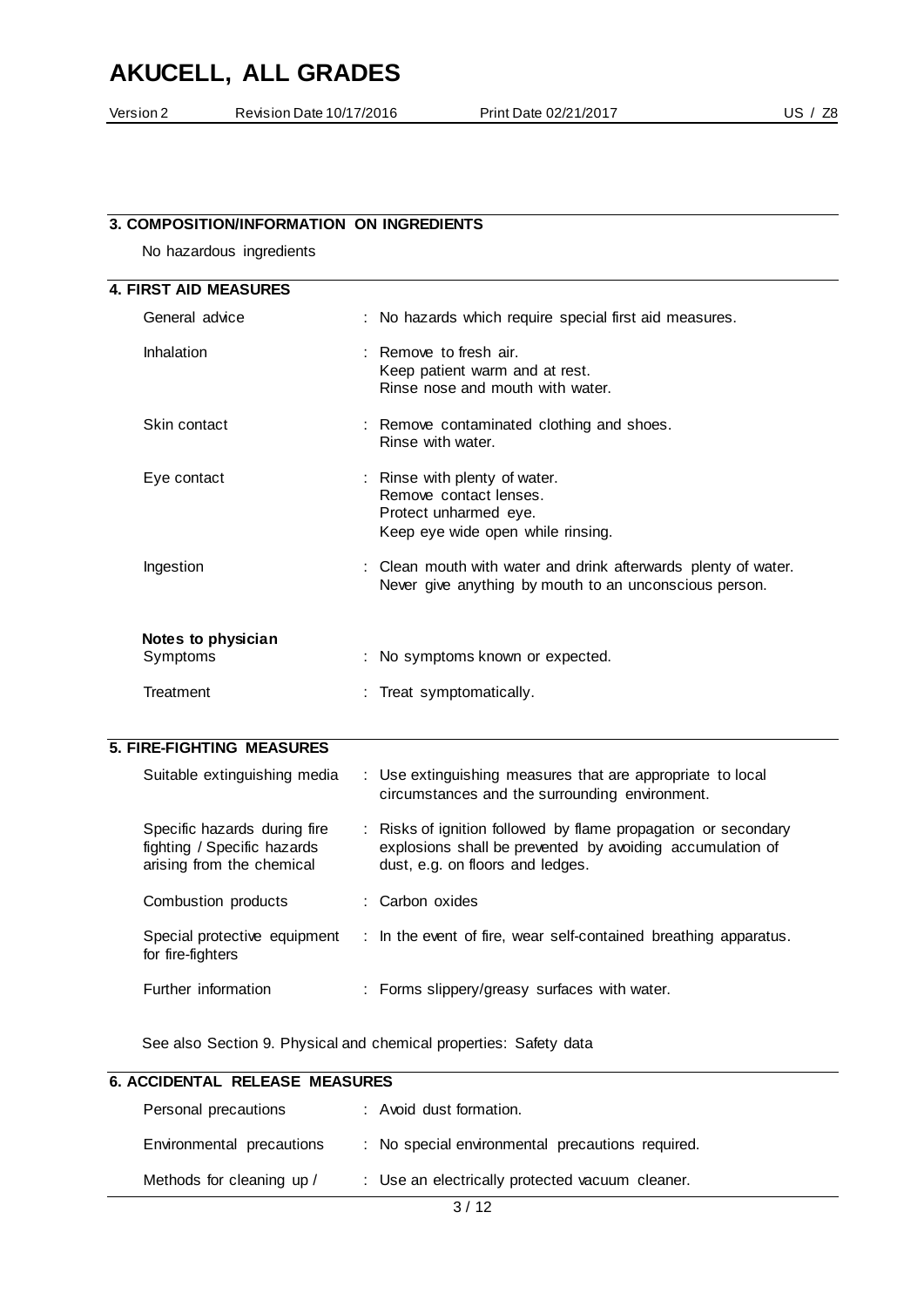| Version 2         | Revision Date 10/17/2016                           |                        | Print Date 02/21/2017                                                                                                                                                                                       | US / Z8 |
|-------------------|----------------------------------------------------|------------------------|-------------------------------------------------------------------------------------------------------------------------------------------------------------------------------------------------------------|---------|
|                   | Methods for containment                            |                        | Keep in suitable, closed containers for disposal.<br>Forms slippery/greasy surfaces with water.                                                                                                             |         |
| Additional advice |                                                    |                        | : For personal protection see section 8.                                                                                                                                                                    |         |
|                   | 7. HANDLING AND STORAGE                            |                        |                                                                                                                                                                                                             |         |
| Handling          | Advice on safe handling                            | smoking.               | : For personal protection see section 8.<br>Avoid creating dust.<br>Keep away from heat/sparks/open flames/hot surfaces. No<br>Avoid spillage on floor as the product can become very<br>slippery when wet. |         |
|                   | Advice on protection against<br>fire and explosion | is formed.             | : Provide appropriate exhaust ventilation at places where dust<br>No sparking tools should be used.                                                                                                         |         |
|                   | Dust explosion class                               | $:$ St1                |                                                                                                                                                                                                             |         |
| <b>Storage</b>    | Requirements for storage<br>areas and containers   | : Keep in a dry place. | Store at room temperature in the original container.<br>Keep container tightly closed.                                                                                                                      |         |
|                   | Advice on common storage                           |                        | : No special restrictions on storage with other products.                                                                                                                                                   |         |
| Other data        |                                                    |                        | No decomposition if stored and applied as directed.                                                                                                                                                         |         |

### **8. EXPOSURE CONTROLS/PERSONAL PROTECTION**

#### **Exposure Guidelines**

| <b>Ingredients</b> | CAS-No.                | Value      | Control<br>parameters                                                                                                                                                                                                                                                                                                                                                                     | Update     | Basis    | Form of<br>exposure    |
|--------------------|------------------------|------------|-------------------------------------------------------------------------------------------------------------------------------------------------------------------------------------------------------------------------------------------------------------------------------------------------------------------------------------------------------------------------------------------|------------|----------|------------------------|
| Dust               |                        | <b>TWA</b> | 50 Million particles<br>per cubic foot                                                                                                                                                                                                                                                                                                                                                    | 2011-07-01 | OSHA Z-3 | total dust             |
|                    | Further<br>information | 1.         | a: Based on impinger samples counted by light-field techniques.<br>d: All inert or nuisance dusts, w hether mineral, inorganic, or organic, not<br>listed specifically by substance name are covered by this limit, w hich is the<br>same as the Particulates Not Otherw ise Regulated (PNOR) limit in Table Z-<br>mppcf $X$ 35.3 = million particles per cubic meter = particles per c.c |            |          |                        |
| Dust               |                        | <b>TWA</b> | $15 \text{ mg/m}$                                                                                                                                                                                                                                                                                                                                                                         | 2011-07-01 | OSHA Z-3 | total dust             |
|                    | Further<br>information | 1.         | d: All inert or nuisance dusts, w hether mineral, inorganic, or organic, not<br>listed specifically by substance name are covered by this limit, w hich is the<br>same as the Particulates Not Otherw ise Regulated (PNOR) limit in Table Z-                                                                                                                                              |            |          |                        |
| Dust               |                        | <b>TWA</b> | $5 \text{ mg/m}$ 3                                                                                                                                                                                                                                                                                                                                                                        | 2011-07-01 | OSHA Z-3 | respirable<br>fraction |
|                    | Further<br>information |            | d: All inert or nuisance dusts, w hether mineral, inorganic, or organic, not<br>listed specifically by substance name are covered by this limit, w hich is the<br>same as the Particulates Not Otherw ise Regulated (PNOR) limit in Table Z-                                                                                                                                              |            |          |                        |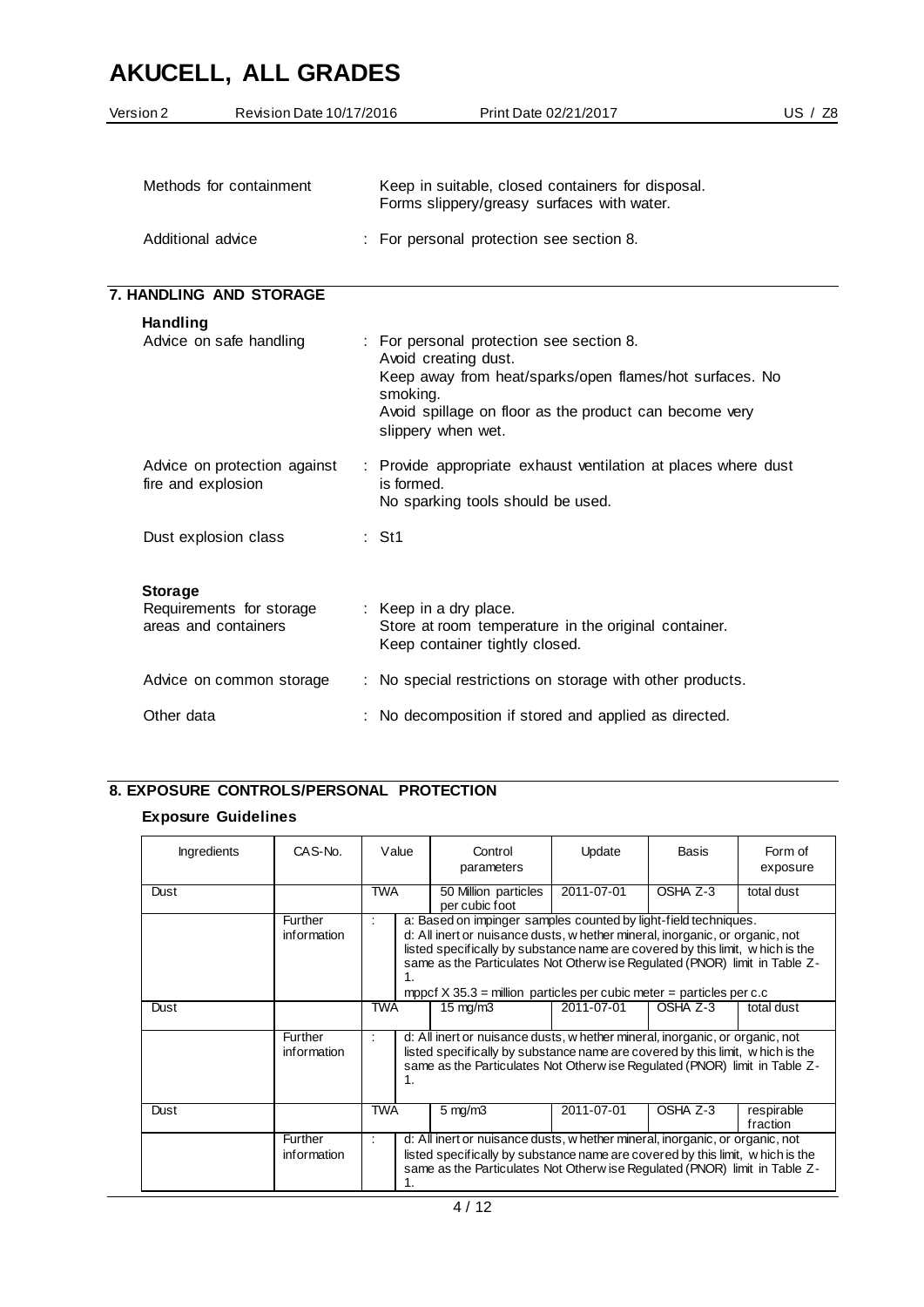| Version 2 | Revision Date 10/17/2016 | Print Date 02/21/2017 | US $/$ Z <sub>8</sub> |
|-----------|--------------------------|-----------------------|-----------------------|
|           |                          |                       |                       |

| Dust |                        | <b>TWA</b> |  | 15 Million particles<br>per cubic foot                                                                                                                                                                                                                                                                                                                                                   | 2011-07-01 | OSHA Z-3 | respirable<br>fraction |
|------|------------------------|------------|--|------------------------------------------------------------------------------------------------------------------------------------------------------------------------------------------------------------------------------------------------------------------------------------------------------------------------------------------------------------------------------------------|------------|----------|------------------------|
|      | Further<br>information |            |  | a: Based on impinger samples counted by light-field techniques.<br>d: All inert or nuisance dusts, w hether mineral, inorganic, or organic, not<br>listed specifically by substance name are covered by this limit, which is the<br>same as the Particulates Not Otherw ise Regulated (PNOR) limit in Table Z-<br>mppcf $X$ 35.3 = million particles per cubic meter = particles per c.c |            |          |                        |

| ACGIH: | American Conference of Governmental Industrial Hygienists |
|--------|-----------------------------------------------------------|
| BEI:   | Biological Exposure Index                                 |
| MAC:   | Maximum Allowable Concentration                           |
| NIOSH: | National Institute for Occupational Safety and Health     |
| OEL:   | OEL: Occupational exposure limit.                         |
| STEL:  | Short term exposure limit                                 |
| TWA:   | Time Weighted Average                                     |

#### **Engineering measures**

Provide appropriate exhaust ventilation at places where dust is formed.

| Personal protective equipment<br>Eye/face protection | : Safety glasses                                                                                                                                                                                                   |
|------------------------------------------------------|--------------------------------------------------------------------------------------------------------------------------------------------------------------------------------------------------------------------|
| Hand protection                                      | : Glove material: For prolonged or repeated contact use<br>protective gloves.                                                                                                                                      |
|                                                      | : Glove material: Protective gloves complying with EN 374.                                                                                                                                                         |
| Respiratory protection                               | : No personal respiratory protective equipment normally<br>required.<br>In the case of dust, vapor or aerosol formation use respirator<br>with an approved filter.<br>Half mask with a particle filter P2 (EN 143) |
| Hygiene measures                                     | : General industrial hygiene practice.                                                                                                                                                                             |

# **Environmental exposure controls**

: No special environmental precautions required.

| 9. PHYSICAL AND CHEMICAL PROPERTIES |  |                                      |  |  |  |
|-------------------------------------|--|--------------------------------------|--|--|--|
| Appearance                          |  |                                      |  |  |  |
| Form                                |  | : powder                             |  |  |  |
| Color                               |  | : off-white                          |  |  |  |
| Odor                                |  | : odorless                           |  |  |  |
| Odor Threshold                      |  | : No data available                  |  |  |  |
| Safety data                         |  |                                      |  |  |  |
| pH                                  |  | $\therefore$ 6 - 8.5 at 1 % solution |  |  |  |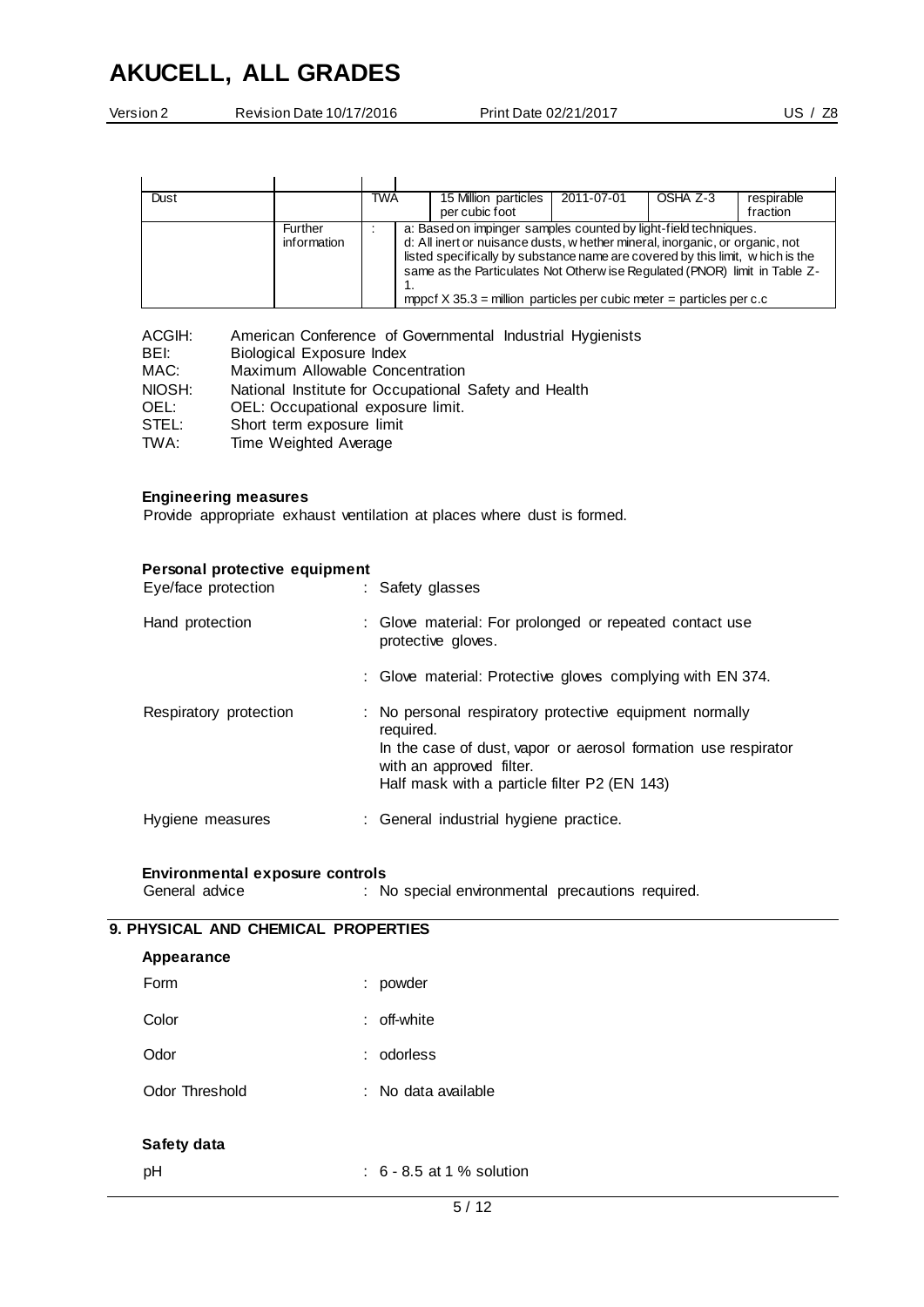| Version 2           | Revision Date 10/17/2016      | Print Date 02/21/2017                                      | US / Z8 |
|---------------------|-------------------------------|------------------------------------------------------------|---------|
|                     |                               |                                                            |         |
|                     | Melting point/range           | : No data available                                        |         |
|                     | Boiling point/boiling range   | : Not applicable                                           |         |
| Flash point         |                               | Not applicable                                             |         |
|                     | Ignition temperature          | 360 °C<br>Method: EN 50281-2-1                             |         |
| Evaporation rate    |                               | : Not applicable                                           |         |
|                     | Flammability (solid, gas)     | : Combustible Solids                                       |         |
|                     | Flammability (liquids)        | : Not applicable                                           |         |
|                     | Lower explosion limit         | : 60 g/m3                                                  |         |
|                     | Upper explosion limit         | : No data available                                        |         |
| Vapor pressure      |                               | : Not applicable                                           |         |
|                     | Relative vapor density        | : Not applicable                                           |         |
| Density             |                               | 1,500 kg/m3                                                |         |
| Relative density    |                               | : 1.5                                                      |         |
| <b>Bulk density</b> |                               | : 200 - 1,000 kg/m3                                        |         |
| Water solubility    |                               | : Soluble, gel formation.                                  |         |
|                     | Solubility in other solvents  | : No data available                                        |         |
| octanol/water       | Partition coefficient: n-     | : No data available                                        |         |
|                     | Autoignition temperature      | : 170 °C<br>Method: EN 15188                               |         |
| Burning number      |                               | $\therefore$ 5                                             |         |
|                     | Decomposition temperature     | : No data available                                        |         |
|                     | Viscosity, kinematic          | : No data available                                        |         |
|                     | Dust explosion class          | $:$ St1                                                    |         |
|                     | Dust deflagration index (Kst) | : $< 200$ m.b_/s                                           |         |
|                     | Explosive properties          | : Not explosive                                            |         |
|                     | Minimum ignition energy       | $: > 2,300$ mJ<br>Method: with induction                   |         |
|                     | Oxidizing properties          | : The substance or mixture is not classified as oxidizing. |         |
|                     |                               |                                                            |         |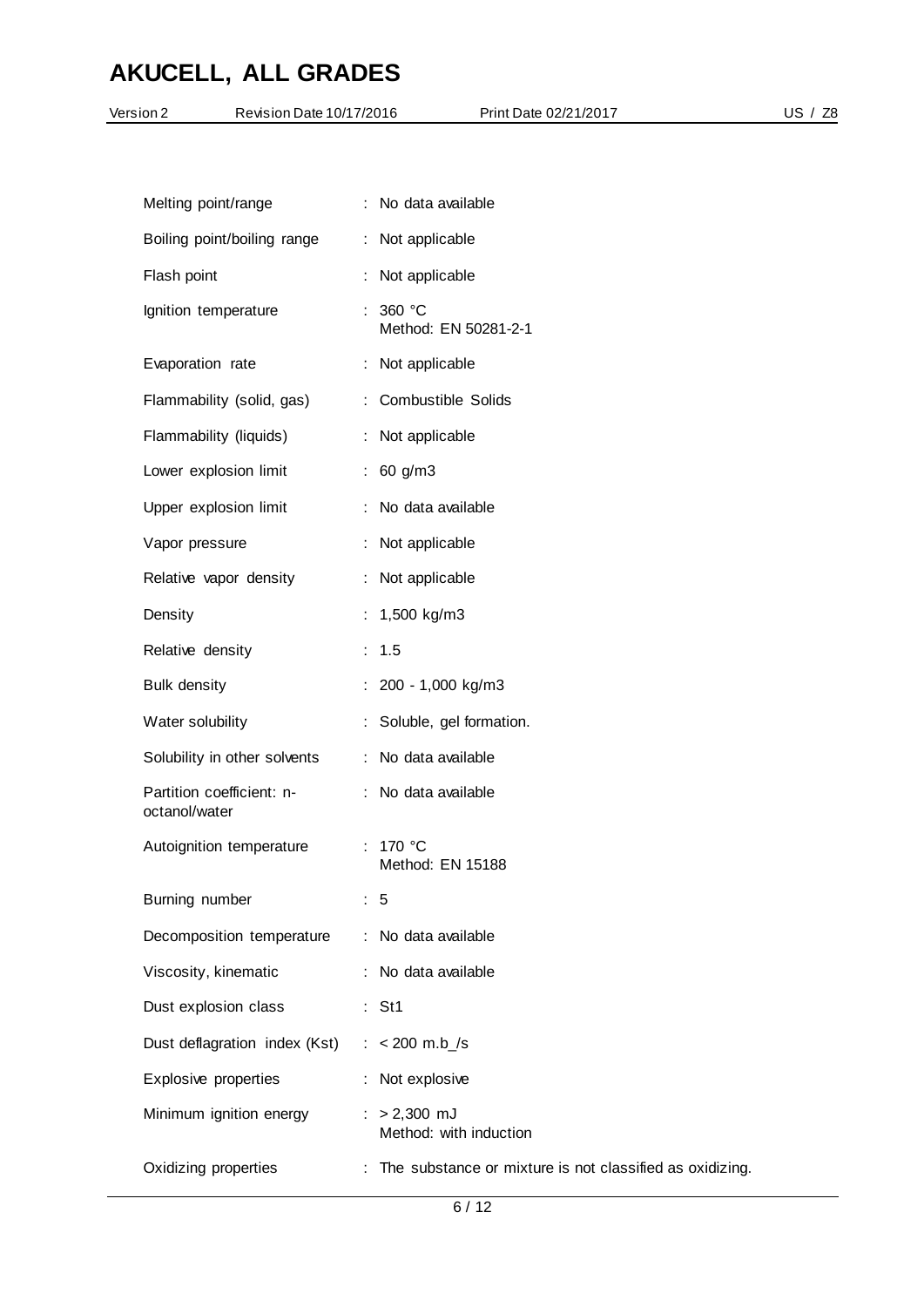| Version 2 | Revision Date 10/17/2016 | Print Date 02/21/2017 | US $/$ Z <sub>8</sub> |
|-----------|--------------------------|-----------------------|-----------------------|
|           |                          |                       |                       |

This material safety datasheet only contains information relating to safety and does not replace any product information or product specification.

|                     | <b>10. STABILITY AND REACTIVITY</b> |                                                                        |
|---------------------|-------------------------------------|------------------------------------------------------------------------|
| Conditions to avoid |                                     | : Keep away from open flames, hot surfaces and sources of<br>ignition. |
|                     | Materials to avoid                  | : None known.                                                          |
|                     | Hazardous decomposition<br>products | : No hazardous decomposition products are known.                       |
|                     | Thermal decomposition               | $\therefore$ No data available.                                        |
|                     | Reactivity                          | $\therefore$ Stable under normal conditions.                           |
|                     | Chemical stability                  | : Stable under recommended storage conditions.                         |
|                     | Hazardous reactions                 | : Dust may form explosive mixture in air.                              |

### **11. TOXICOLOGICAL INFORMATION**

#### **PRODUCT INFORMATION:**

| <b>Toxicology Assessment</b><br>Further information | $\therefore$ No further data available.                                                                                                                          |
|-----------------------------------------------------|------------------------------------------------------------------------------------------------------------------------------------------------------------------|
| <b>Test result</b><br>Acute oral toxicity           | : LD50: $> 5,000$ mg/kg<br>Species: Rat<br>Read-across (Analogy)                                                                                                 |
| Carcinogenicity:                                    |                                                                                                                                                                  |
| <b>IARC</b>                                         | : No ingredient of this product present at levels greater than or<br>equal to 0.1% is identified as probable, possible or confirmed<br>human carcinogen by IARC. |
| <b>OSHA</b>                                         | : No ingredient of this product present at levels greater than or<br>equal to 0.1% is identified as a carcinogen or potential<br>carcinogen by OSHA.             |
| <b>NTP</b>                                          | : No component of this product present at levels greater than or<br>equal to 0.1% is identified as a known or anticipated<br>carcinogen by NTP.                  |

### **12. ECOLOGICAL INFORMATION**

### **PRODUCT INFORMATION:**

| <b>Ecotoxicology Assessment</b> |  |               |
|---------------------------------|--|---------------|
| Additional ecological           |  | : None known. |
| information                     |  |               |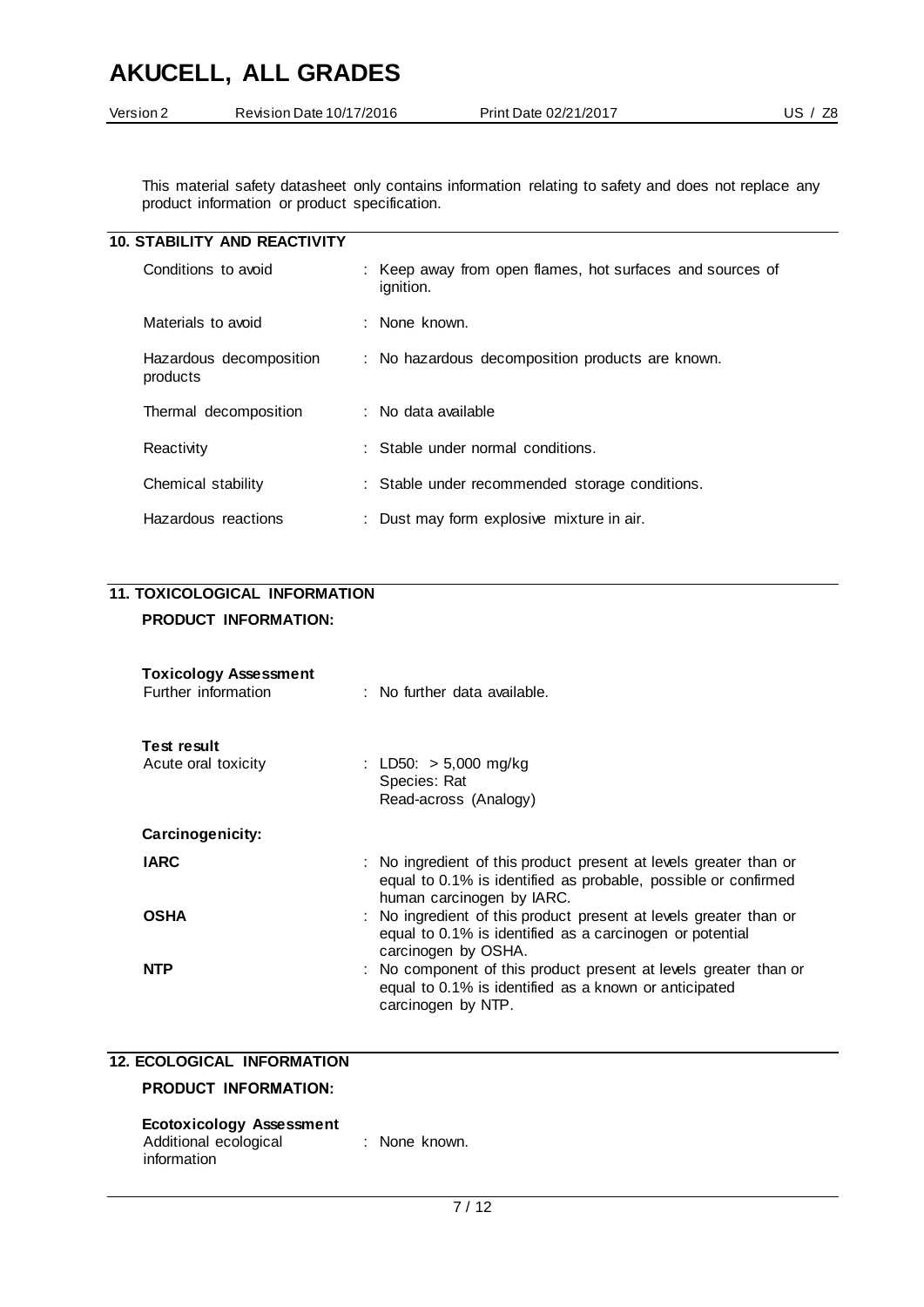| Version 2              | Revision Date 10/17/2016                                    |                      | Print Date 02/21/2017                                                                                                                                                                                                                                                                                | US $/$ Z <sub>8</sub> |
|------------------------|-------------------------------------------------------------|----------------------|------------------------------------------------------------------------------------------------------------------------------------------------------------------------------------------------------------------------------------------------------------------------------------------------------|-----------------------|
| <b>Test result</b>     |                                                             |                      |                                                                                                                                                                                                                                                                                                      |                       |
| Toxicity to fish       | <b>Ecotoxicity effects</b>                                  | : LC50: $> 100$ mg/l | Exposure time: 96 h<br>Species: Danio rerio (zebra fish)<br>Read-across (Analogy)                                                                                                                                                                                                                    |                       |
| <b>Bioaccumulation</b> | Elimination information (persistence and degradability)     |                      | : Bioaccumulation is unlikely.                                                                                                                                                                                                                                                                       |                       |
| Mobility               |                                                             |                      | : Adsorption to the solid soil particles is not expected.                                                                                                                                                                                                                                            |                       |
| Biodegradability       |                                                             |                      | : Result: Inherently biodegradable.                                                                                                                                                                                                                                                                  |                       |
| Demand (BOD)           | <b>Further information on ecology</b><br>Biochemical Oxygen | : No data available  |                                                                                                                                                                                                                                                                                                      |                       |
| Regulation<br>Remarks  | Hazardous to the ozone layer                                |                      | : 40 CFR Protection of Environment; Part 82 Protection of<br>Stratospheric Ozone - CAA Section 602 Class I Substances<br>This product neither contains, nor was manufactured with a<br>Class I or Class II ODS as defined by the U.S. Clean Air Act<br>Section 602 (40 CFR 82, Subpt. A, App.A + B). |                       |
|                        |                                                             |                      |                                                                                                                                                                                                                                                                                                      |                       |

| <b>13. DISPOSAL CONSIDERATIONS</b> |                                                                                                                                  |
|------------------------------------|----------------------------------------------------------------------------------------------------------------------------------|
| Contaminated packaging             | : Empty remaining contents.<br>Empty containers should be taken to an approved waste<br>handling site for recycling or disposal. |

#### **14. TRANSPORT INFORMATION**

### **International Regulations**

#### **ADR**

Not regulated as a dangerous good

#### **UNRTDG**

Not regulated as a dangerous good

#### **IATA-DGR**

Not regulated as a dangerous good

#### **IMDG-Code**

Not regulated as a dangerous good

#### **Transport in bulk according to Annex II of MARPOL 73/78 and the IBC Code**

Not applicable for product as supplied.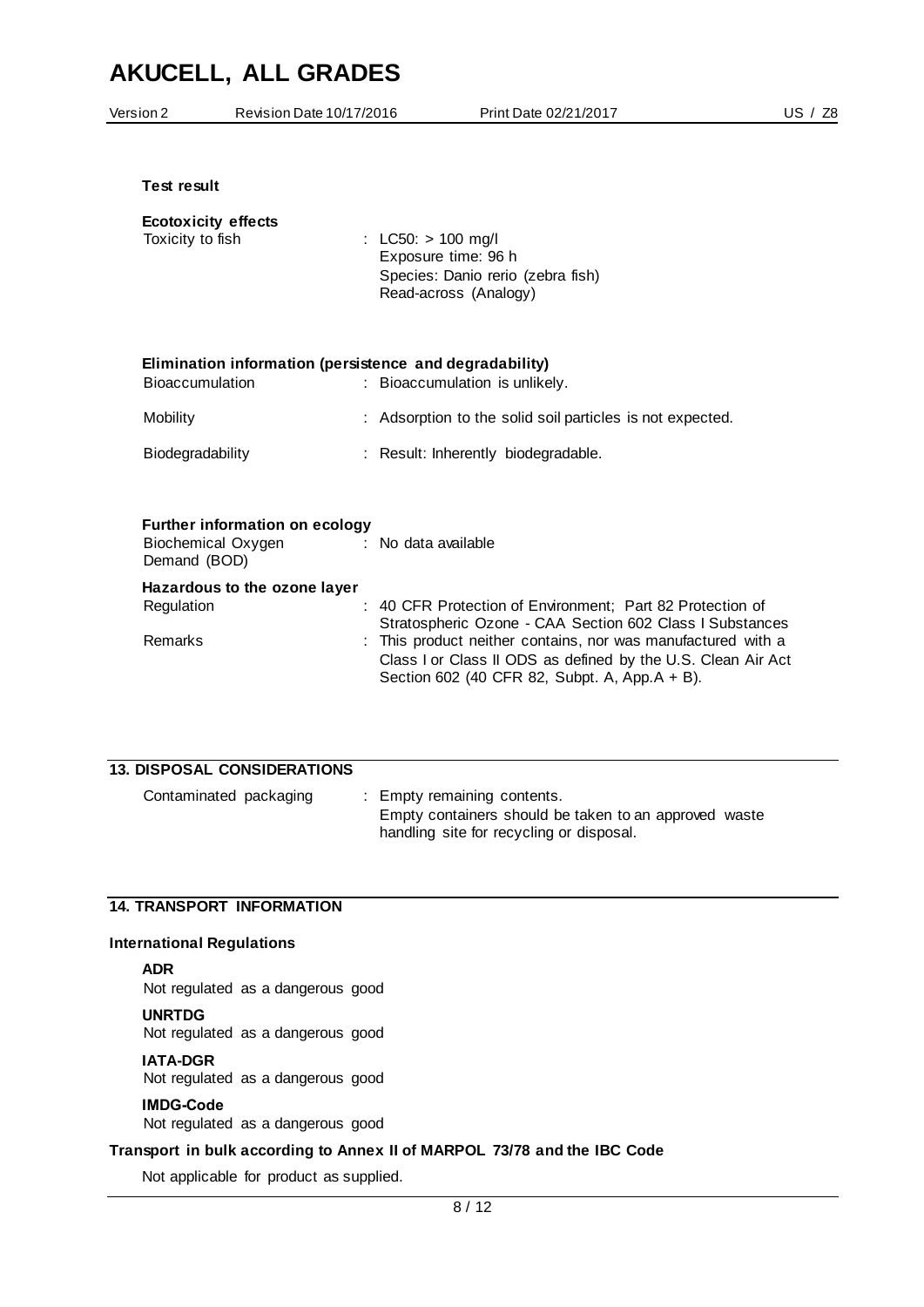| Version 2 | Revision Date 10/17/2016 | Print Date 02/21/2017 | - Z8 |
|-----------|--------------------------|-----------------------|------|
|           |                          |                       |      |

#### **Further information for transport**

Not classified as dangerous in the meaning of transport regulations.

#### **Domestic regulation**

**49 CFR** Not regulated as a dangerous good **TDG** Not regulated as a dangerous good **NOM-002-SCT** Not regulated as a dangerous good

#### **15. REGULATORY INFORMATION**

#### **Notification status**

| DSL.<br><b>AICS</b><br><b>NZIoC</b><br><b>ENCS</b> | : YES. All components of this product are on the Canadian DSL<br>: YES. On the inventory, or in compliance with the inventory<br>: YES. On the inventory, or in compliance with the inventory<br>: YES. On the inventory, or in compliance with the inventory |
|----------------------------------------------------|---------------------------------------------------------------------------------------------------------------------------------------------------------------------------------------------------------------------------------------------------------------|
| <b>ISHL</b><br><b>KECI</b>                         | : YES. On the inventory, or in compliance with the inventory<br>: YES. On the inventory, or in compliance with the inventory                                                                                                                                  |
| <b>PICCS</b>                                       | : YES. On the inventory, or in compliance with the inventory                                                                                                                                                                                                  |
| <b>IECSC</b><br><b>TCSI</b>                        | : YES. On the inventory, or in compliance with the inventory<br>: YES. On the inventory, or in compliance with the inventory                                                                                                                                  |
| <b>TSCA</b>                                        | : YES. All chemical substances in this product are either listed on the<br>TSCA Inventory or in compliance with a TSCA Inventory exemption.                                                                                                                   |

For explanation of abbreviations, see section 16.

#### **TSCA list**

| TSCA $5(a)(2)$    | : No substances are subject to a Significant New Use Rule.    |
|-------------------|---------------------------------------------------------------|
| <b>TSCA 12(b)</b> | : No substances are subject to TSCA 12(b) export notification |
|                   | requirements.                                                 |

#### **EPCRA - Emergency Planning and Community Right-to-Know**

#### **CERCLA Reportable Quantity**

This material does not contain any components with a CERCLA RQ.

#### **SARA 304 Extremely Hazardous Substances Reportable Quantity**

This material does not contain any components with a section 304 EHS RQ.

| SARA 311/312 Hazards | : No SARA Hazards                                                                                                                                                                         |
|----------------------|-------------------------------------------------------------------------------------------------------------------------------------------------------------------------------------------|
| <b>SARA 302</b>      | : No chemicals in this material are subject to the reporting<br>requirements of SARA Title III, Section 302.                                                                              |
| <b>SARA 313</b>      | : This material does not contain any chemical components with<br>known CAS numbers that exceed the threshold (De Minimis)<br>reporting levels established by SARA Title III, Section 313. |

#### **Clean Air Act**

This product does not contain any hazardous air pollutants (HAP), as defined by the U.S. Clean Air Act Section 112 (40 CFR 61).

This product does not contain any chemicals subject to disclosure and listed under the U.S. Clean Air Act Section 112(r) for Accidental Release Prevention (40 CFR 68.130, Subpart F).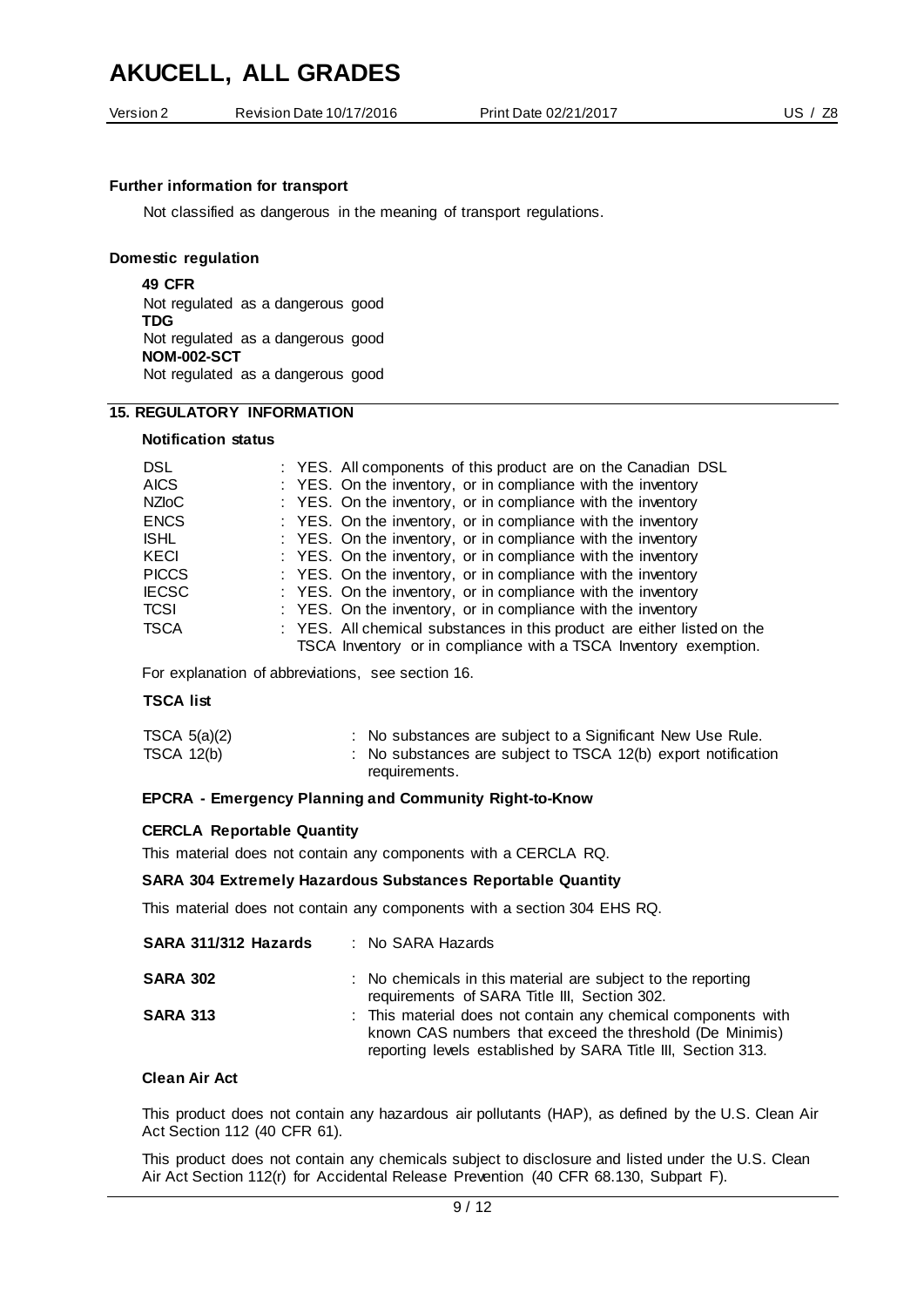| Version 2 | Revision Date 10/17/2016 | Print Date 02/21/2017 | Z <sub>8</sub><br>JS. |
|-----------|--------------------------|-----------------------|-----------------------|
|           |                          |                       |                       |

The following chemical(s) are listed under the U.S. Clean Air Act Section 111 SOCMI Intermediate or Final VOC's (40 CFR 60.489):

Sodium carboxymethyl cellulose 9004-32-4 99.5 - 100 %

#### **Clean Water Act**

This product does not contain any Hazardous Substances listed under the U.S. CleanWater Act, Section 311, Table 116.4A. This product does not contain any Hazardous Chemicals listed under the U.S. CleanWater Act, Section 311, Table 117.3. This product does not contain any toxic pollutants listed under the U.S. Clean Water Act Section 307

#### **US State Regulations**

**Massachusetts Right To Know**

No components are subject to the Massachusetts Right to Know Act.

#### **Pennsylvania Right To Know**

Sodium carboxymethyl cellulose 9004-32-4

#### **California Prop. 65**

.

This product does not contain any chemicals known to the State of California to cause cancer, birth, or any other reproductive defects.

#### **16. OTHER INFORMATION**

#### **Full text of other abbreviations**

AICS - Australian Inventory of Chemical Substances; ANTT - National Agency for Transport by Land of Brazil; ASTM - American Society for the Testing of Materials; bw - Body weight; CMR - Carcinogen, Mutagen or Reproductive Toxicant; CPR - Controlled Products Regulations; DIN - Standard of the German Institute for Standardisation; DSL - Domestic Substances List (Canada); ECx - Concentration associated with x% response; ELx - Loading rate associated with x% response; EmS - Emergency Schedule; ENCS - Existing and New Chemical Substances (Japan); ErCx - Concentration associated with x% growth rate response; ERG - Emergency Response Guide; GHS - Globally Harmonized System; GLP - Good Laboratory Practice; IARC - International Agency for Research on Cancer; IATA - International Air Transport Association; IBC - International Code for the Construction and Equipment of Ships carrying Dangerous Chemicals in Bulk; IC50 - Half maximal inhibitory concentration; ICAO - International Civil Aviation Organization; IECSC - Inventory of Existing Chemical Substances in China; IMDG - International Maritime Dangerous Goods; IMO - International Maritime Organization; ISHL - Industrial Safety and Health Law (Japan); ISO - International Organisation for Standardization; KECI - Korea Existing Chemicals Inventory; LC50 - Lethal Concentration to 50 % of a test population; LD50 - Lethal Dose to 50% of a test population (Median Lethal Dose); MARPOL - International Convention for the Prevention of Pollution from Ships; n.o.s. - Not Otherwise Specified; Nch - Chilean Norm; NO(A)EC - No Observed (Adverse) Effect Concentration; NO(A)EL - No Observed (Adverse) Effect Level; NOELR - No Observable Effect Loading Rate; NOM - Official Mexican Norm; NTP - National Toxicology Program; NZIoC - New Zealand Inventory of Chemicals; OECD - Organization for Economic Co-operation and Development; OPPTS - Office of Chemical Safety and Pollution Prevention; PBT - Persistent, Bioaccumulative and Toxic substance; PICCS - Philippines Inventory of Chemicals and Chemical Substances; (Q)SAR - (Quantitative) Structure Activity Relationship; REACH - Regulation (EC) No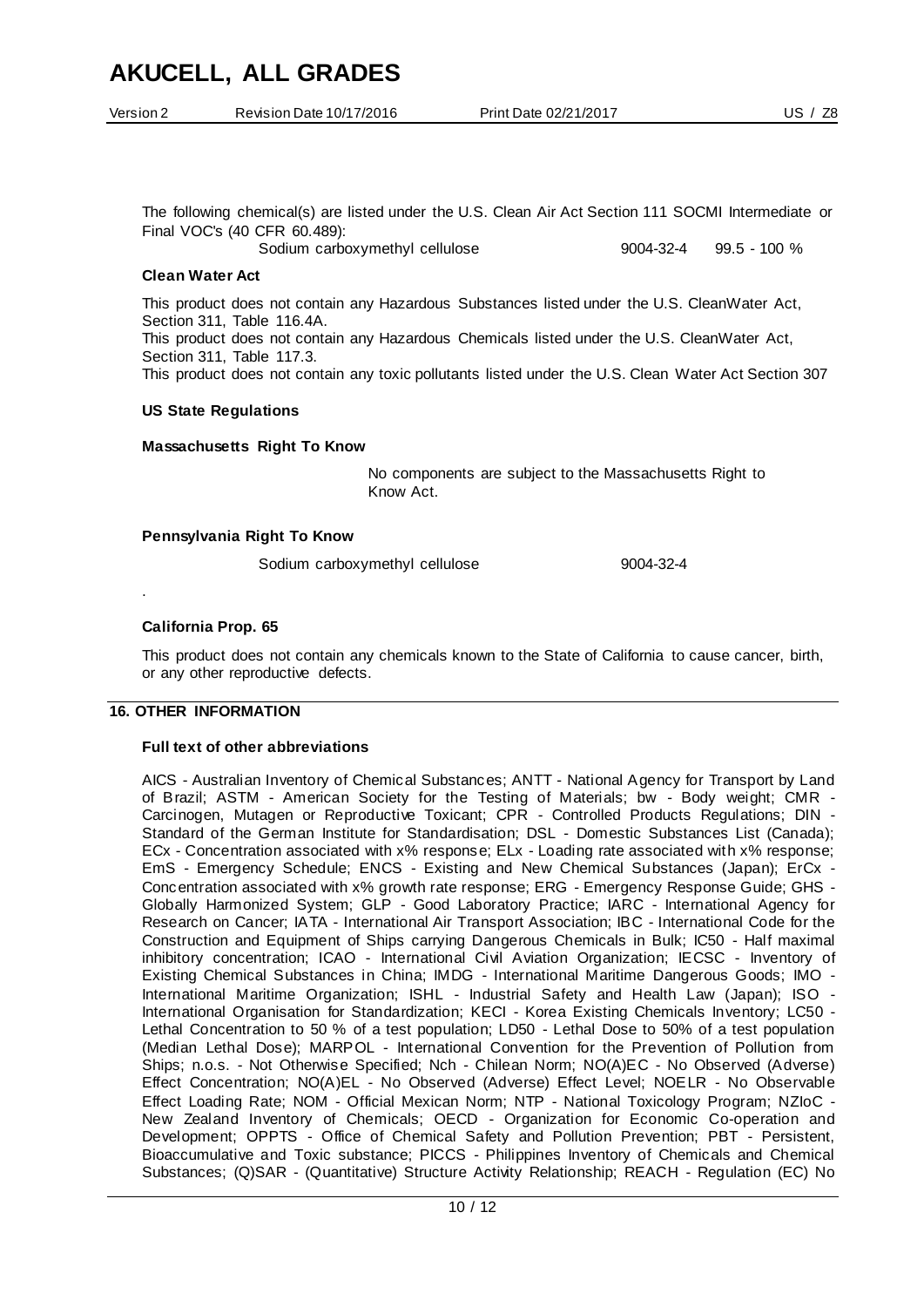| Version 2 |  |
|-----------|--|
|           |  |

1907/2006 of the European Parliament and of the Council concerning the Registration, Evaluation, Authorisation and Restriction of Chemicals; SADT - Self-Accelerating Decomposition Temperature; SDS - Safety Data Sheet; TCSI - Taiwan Chemical Substance Inventory; TDG - Transportation of Dangerous Goods; TSCA - Toxic Substances Control Act (United States); UN - United Nations; UNRTDG - United Nations Recommendations on the Transport of Dangerous Goods; vPvB - Very Persistent and Very Bioaccumulative; WHMIS - Workplace Hazardous Materials Information System

#### **Further information**

| <b>HMIS Classification</b> | : Health Hazard: 0<br>Flammability: 1<br>Physical hazards: 0 |
|----------------------------|--------------------------------------------------------------|
| <b>NFPA Classification</b> | : Health Hazard: 0<br>Fire Hazard: 1<br>Reactivity Hazard: 0 |



#### **Notification status explanation**

| <b>REACH</b>                                              | 1907/2006 (EU)                                                                                                                                                                                                                               |
|-----------------------------------------------------------|----------------------------------------------------------------------------------------------------------------------------------------------------------------------------------------------------------------------------------------------|
| <b>DSL</b>                                                | Canadian Domestic Substances List (DSL)                                                                                                                                                                                                      |
| <b>AICS</b>                                               | Australia Inventory of Chemical Substances (AICS)                                                                                                                                                                                            |
| NZI <sub>O</sub> C                                        | New Zealand. Inventory of Chemical Substances                                                                                                                                                                                                |
| <b>ENCS</b><br><b>ISHL</b><br><b>KECI</b><br><b>PICCS</b> | Japan. ENCS - Existing and New Chemical Substances Inventory<br>Japan. ISHL - Inventory of Chemical Substances<br>Korea. Korean Existing Chemicals Inventory (KECI)<br>Philippines Inventory of Chemicals and Chemical Substances<br>(PICCS) |
| <b>IECSC</b>                                              | China. Inventory of Existing Chemical Substances in China (IECSC)                                                                                                                                                                            |
| <b>TCSI</b>                                               | Taiwan Chemical Substance Inventory                                                                                                                                                                                                          |
| <b>TSCA</b>                                               | United States TSCA Inventory                                                                                                                                                                                                                 |

#### **Further information**

| <b>Revision Date</b> | 10/17/2016 |
|----------------------|------------|
|                      |            |

AkzoNobel, Tomorrow's Answers Today are trademarks of the AkzoNobel N.V. For more information on our brands and products please visit: www.akzonobel.com/brands\_products